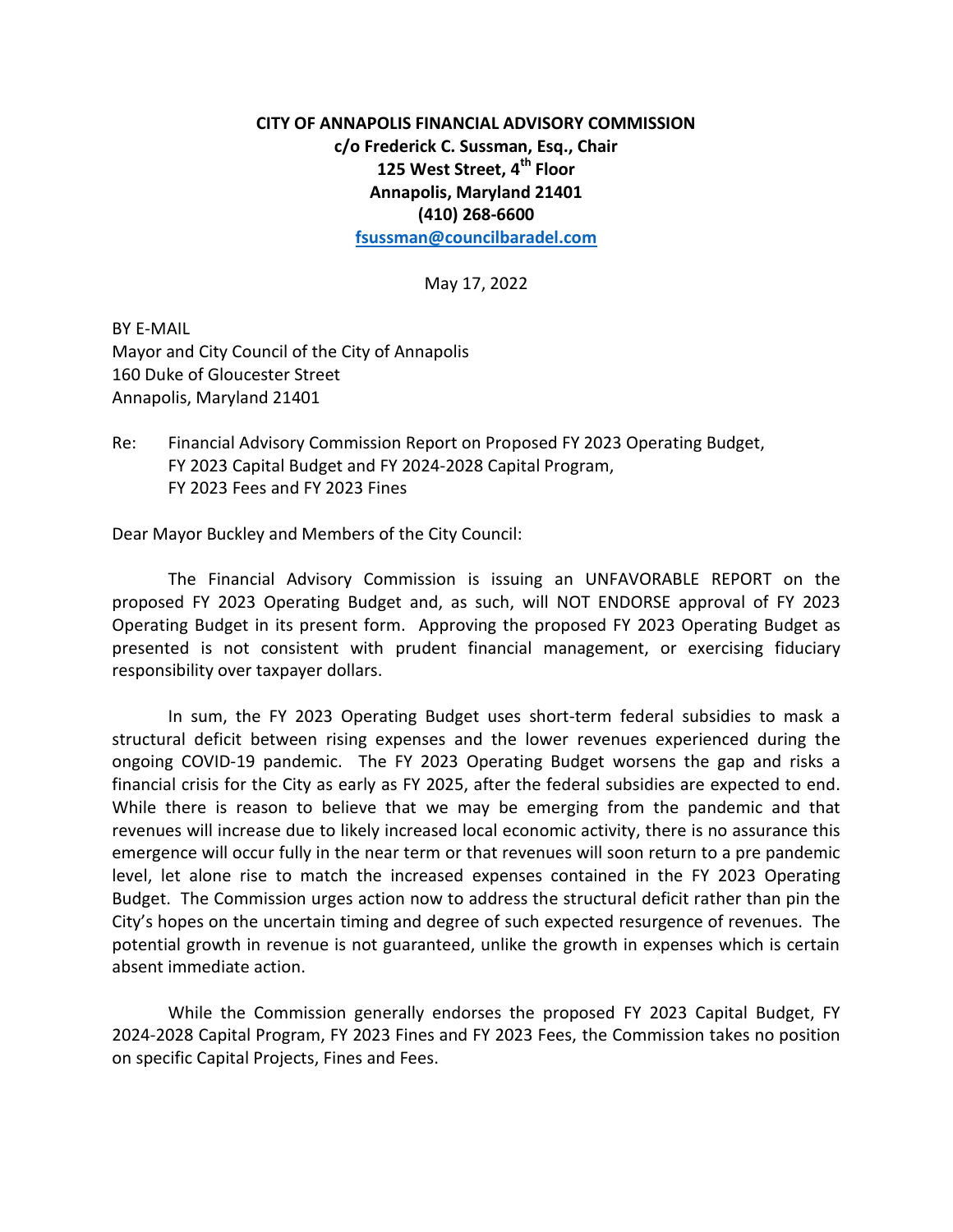Following is an outline of our review process, our analysis of the proposed FY 2023 Operating Budget, and recommendations on addressing the deficiencies we have identified.

## **REVIEW PROCESS**

The Mayor and City Council referred to the Commission for our review and advice the Mayor's proposed FY 2023 Operating Budget and Capital Budget, FY 2024-2028 Capital Program, FY 2023 Fees, and FY 2023 Fines. The Financial Advisory Commission has reviewed and discussed these materials with the City's Finance Director and City Manager, and received from the Finance Director and City Manager well-prepared Operating and Capital Budget presentations. Finally, the Financial Advisory Commission received a Debt Capacity Update report from Davenport, the City's financial advisor, regarding the City's debt affordability. In total, we have received many of the same documents and presentations on the FY 2023 Budget that were received by and presented to the City Council and its Finance Committee.

The Financial Advisory Commission's mission is to provide impartial advice and guidance to the Mayor and City Council about the City's financial well-being, financial policies and procedures, and proposed budgets. We also provide input on other matters impactful to the financial health of the City. We approach our responsibility with the perspective that our elected officials have a fiduciary obligation to ensure accountability for spending public funds by efficiently and economically appropriating only such funds as are necessary to secure the benefits of home rule.

During the COVID-19 pandemic over the past 26 months, the City Manager, Finance Director, Department Directors and the rest of the Administration's team performed their jobs and responsibilities in a challenging economic environment. They have managed the City's FY 2022 budget and accompanying shortfalls in typical anticipated revenues, aided in large part by significant infusions of short-term federal ARPA funds assistance. However, in light of the uncertainty as to how the City, State and rest of the country will emerge from the COVID-19 pandemic's economic impacts, and the emerging inflationary pressures and likely continuing supply-side dislocations in the overall economy, the City must be extremely vigilant in managing expenses and revenues going into what may be an even more challenging FY 2024 and, thereafter, FY 2025. Ongoing efforts must be intensified to reduce or eliminate structural deficits for when federal revenue infusions have ended. These financial planning efforts must begin now.

## **ANALYSIS & RECOMMENDATIONS**

The Commission offers the following analysis and recommendations, some of which are drawn from the Commission's report to the City Council last year. The necessity of having to reiterate some of our recommendations from last year suggests, in our view, a lack of appreciation for the potential financial challenges confronting the City over the coming years. Crisis financial management is not appropriate. Our further specific comments follow: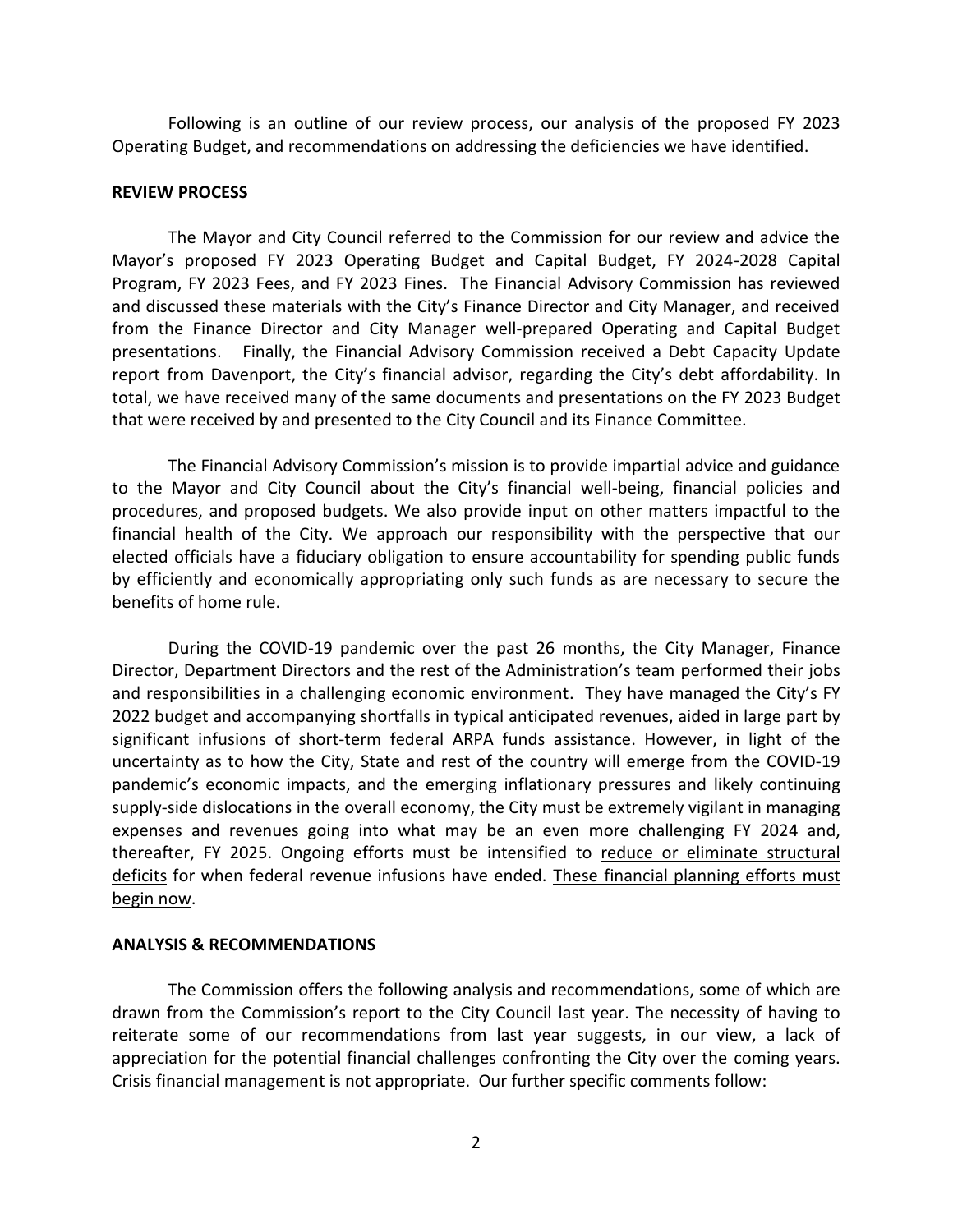1. The proposed FY 2023 Operating Budget reflects an approximately \$1,500,000 structural deficit that will be filled with the use of ARPA funds. Staff anticipates that a structural deficit will continue at least through FY 2024 and be filled again with the use of ARPA funds to the extent that property tax revenues and other recurring revenues do not increase sufficiently to fund recurring expenses. The Commission believes that sufficient and available expense reductions are not being made in the FY 2023 Operating Budget to begin to mitigate the structural deficit.

2. The Commission questions whether it is fiscally prudent for the City Council to adopt the proposed Operating Budget absent conclusion of the collective bargaining negotiations and subsequent ratification of the collective bargaining agreements. Further, the Commission notes that approving the FY 2023 Operating Budget in this instance may not comply with City Code 3.32.060.D., which stipulates that collective bargaining "*agreement(s) must conform to the City's fiscal year or years and be submitted to the Mayor by the third Monday of March so as to allow the financial impact of any negotiations to be included in the Mayor's annual budget submission under [Section 6.16.010](https://library.municode.com/md/annapolis/codes/code_of_ordinances?nodeId=TIT6REFI_CH6.16BU_6.16.010ANBU)"*.

Salary and benefits account for over 70% of general fund expenditures and this percentage has increased in recent years. Approving a budget without knowing what commitments the City may undertake in such agreements is financially imprudent and at odds with City Code governing the collective bargaining and budgeting process. Attempting to forecast those commitments in the FY 2023 budget is showing the City's "hand" and may weaken the City's negotiating position.

One possible solution to this predicament is for the FY 2023 operating budget to reflect salary and benefit costs under the expired agreements and stipulate that collective bargaining agreements ratified after approval of the FY 2023 budget will await implementation until the FY 2024 budget, without a retroactivity clause. In so doing, the City will be approving and operating under a valid and known set of salary and benefit financial obligations for FY 2023.

3. The growth in City expenditures, attributable in large part to rising personnelrelated costs, continues to outpace the growth of revenues, contributing in large part to the City's structural deficit. Personnel costs also have a direct impact on the City's cash-flows. A large portion of the City's Operating Budget (currently approximately 71% for the General Fund) is driven by personnel-related costs. The Commission historically has urged restraint in adding to the City's personnel costs and continues to do so.

The continued growth of expenses, including personnel and pension-related expenses, in excess of the growth of revenues and the associated impact on cash-flows, is not sustainable. The City must address now the difficult choices to control personnel costs, including eliminating, reducing, or modifying City service and program delivery, or face the prospect of increasing taxes and fees to bring personnel costs into line with revenues and cash-flows. The City should begin now the process of evaluating the feasibility of such actions.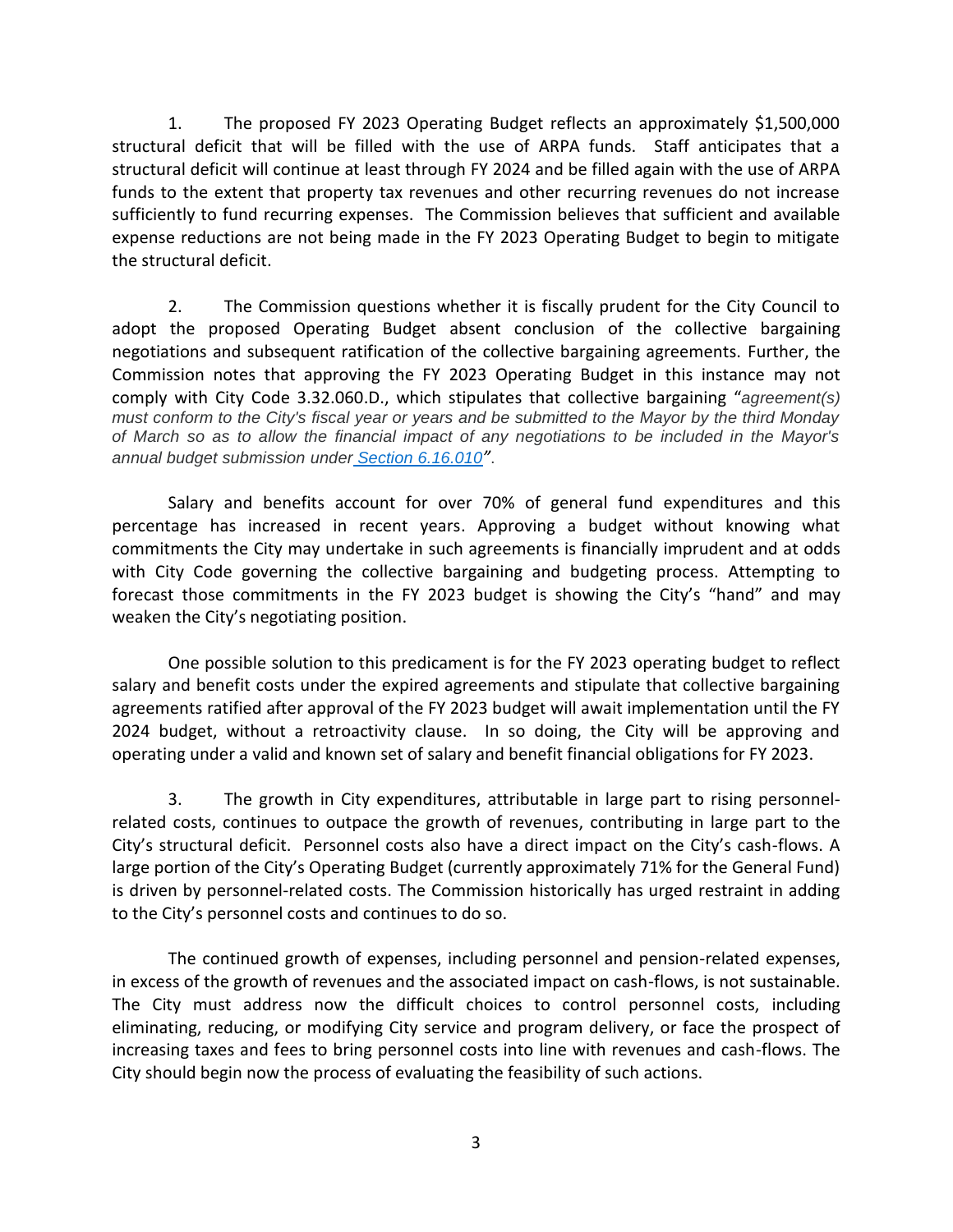As part of this evaluation, the City must examine the levels of the City's contributions to employee pensions and/or consider transitioning to retirement programs based on defined contributions from the City and away from programs which guarantee a defined benefit.

As a possible means of reducing public safety expenses, the City also should explore the practicality and financial feasibility of joint City and County sharing of certain public safety functions.

4. The City Council must take an aggressive approach to proactively identify productivity and other improvements in service delivery models or plan for cuts in service levels to limit growth in spending to growth in revenues. In prior communications to the Mayor and Council, the Commission urgently recommended next steps preparatory to transitioning from a line-item incremental approach to performance-based budgeting for planning and consideration of future budgets. A "priority-based" and "performance-based" budgeting process will lead to (a) increased efficiencies in City government, (b) establish consensus on important core services, (c) prioritize the use of citizen and business tax dollars, and (d) establish accountability on how those dollars are spent. We renew our recommendation.

5. Over the past several years, the Commission has repeatedly recommended that, to evaluate the future impacts of current budget decisions, future budget presentations should identify significant budgetary recommendations that, if adopted, would result in expenditure impacts beyond the current fiscal year. It appears this recommendation has not been implemented for the proposed FY 2023 Operating Budget, although future year financial impacts of proposed capital expenditures are reflected in the 5-year Capital Program. This Operating Budget information becomes particularly important where a significant part of the Operating Budget is funded with federal and State grants and less predictable revenue streams generated from fees and other ancillary receipts, that may be funding sources for ongoing operating expenses today but may no longer be available at desirable, needed, and appropriate levels to fund such ongoing expenses tomorrow, thereby transferring such funding responsibility to the general tax revenues in in the General Fund. The Commission urges that such information be provided to the Mayor and City Council prior to the adoption of the FY 2023 Operating Budget and, thereafter, in the FY 2024 and subsequent budget presentations.

6. The City's Transportation system has never been self-sustaining, and, as a public transit system, is not likely to be self-sustaining. This challenge is even more serious given the expected redirection of parking revenues resulting from the recent PPP Hillman Garage Agreement. Because the Transportation Fund is not self-sustaining, it requires annual subsidies from the City's General Fund, including parking revenues. To reduce and stabilize reliance on support from the General Fund, the City must explore ways to enhance Transportation system revenues and reduce its operational expenses. As part of this evaluation, the City should explore whether any reasonable, cost effective, opportunities exist for the City to operate its Transportation system more efficiently and as part of a regional approach to providing public transportation.